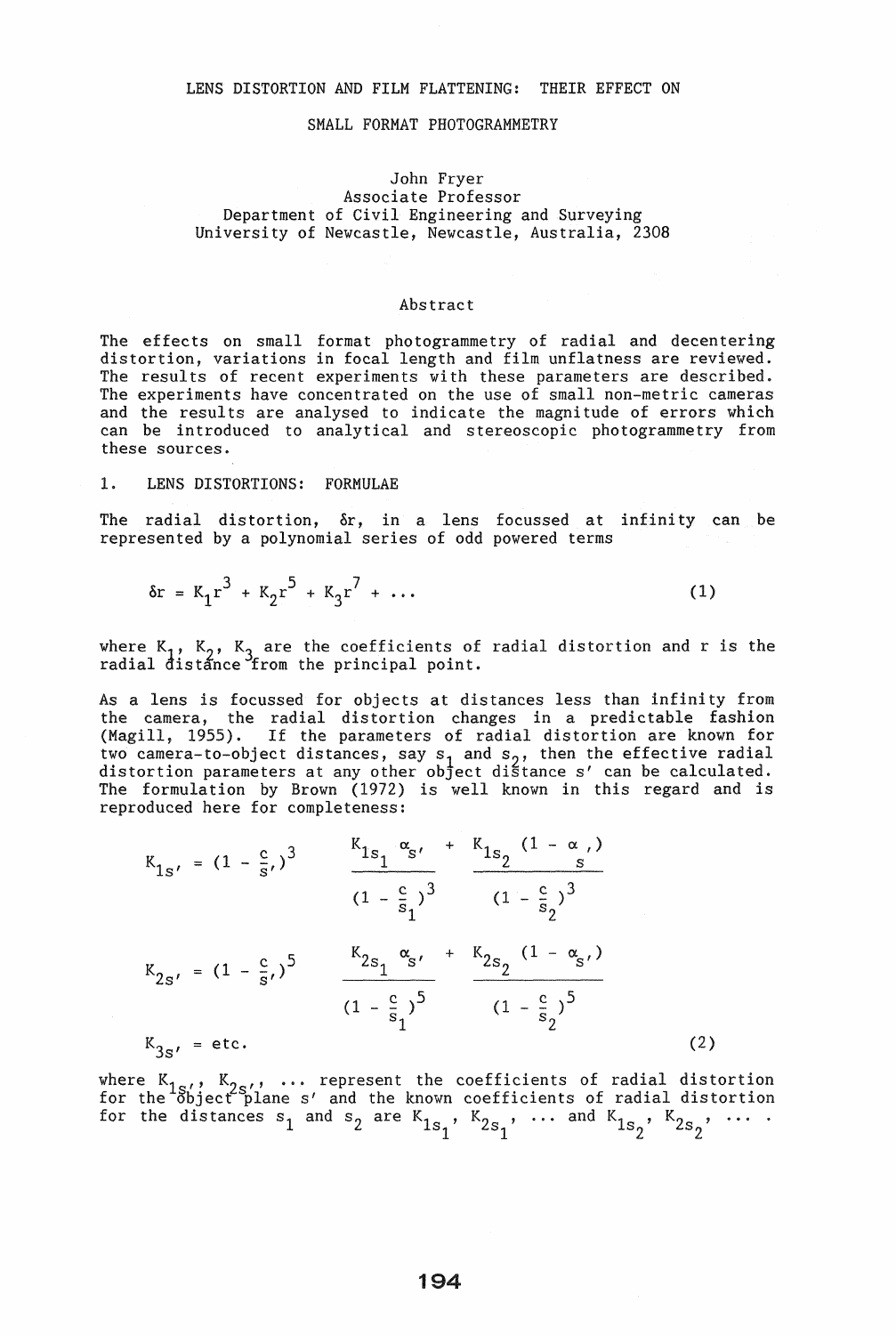The principal distance in all these formulae is c and  $\alpha_{\rm g}$ , is given by

$$
\alpha_{s'} = \frac{s_2 - s'}{s_2 - s_1} \cdot \frac{s_1 - c}{s' - c}
$$
 (3)

Radial distortion also varies for a particular focus setting within the "depth of field", that is, within that range of camera-to-object distances which provide an acceptably sharp focus. Suppose that the camera mentioned above is not focussed on an object at s', but rather on an object plane s. A further parameter  $\gamma_{_{\rm SS}}^{\phantom{\dag}}$ , must be evaluated as

$$
\gamma_{SS'} = \frac{s - c}{s' - c} \frac{s'}{s} \tag{4}
$$

before the exact value of the radial distortion  $\delta r_{_{\bf SS'}}$  can be computed as

$$
\delta r_{SS'} = \gamma_{SS'}^2 K_{1S'} r^3 + \gamma_{SS'}^4 K_{2S'} r^5 + \gamma_{SS'}^6 K_{3S'} r^7 + \dots \qquad (5)
$$

Finally the effect on the  $x$ ,  $y$  image coordinates can be expressed as

$$
\delta x = \frac{x}{r} \delta r_{SS'},
$$
  
\n
$$
\delta y = \frac{y}{r} \delta r_{SS'},
$$
 (6)

Decentering distortion arises as a consequence of the elements in a lens system not being perfectly aligned. The centers of curvature of all the spherical surfaces may not be collinear with the optical axis. Conrady formulated this effect in 1919 for a system assumed to be at infinity focus and Brown (1966) modified it into the form well-known to photogtammetrists. In 1986 it was discovered (Fryer and Brown, 1986) that decentering distortion also varied in a predictable fashion with focussing;

$$
\Delta x_{s} = (1 - \frac{c}{s}) [\{P_{1}(r^{2} + 2(x - x_{p})^{2}) + 2P_{2}(x - x_{p})(y - y_{p})]
$$
  
\n
$$
\Delta y_{s} = (1 - \frac{c}{s}) [\{P_{2}(r^{2} + 2(y - y_{p})^{2}) + 2P_{1}(x - x_{p})(y - y_{p})]
$$
\n(7)

where the parameters  $P_1$  and  $P_2$  are the values at infinity focus of the decentering distortion;  $\Delta x$ ,  $\Delta y$  are the components of decentering distortion at an image point  $x, \overline{y}$ ; r is the radial distance to the image point and c is the principal distance for a lens focussed on an object plane a distance s from the camera.

Equation 7 is only rigorous for points on the plane of focus and the right hand side must be modified by the factor  $\gamma_{\rm esc}$ , (equation 4) to calculate the decentering distortion of a point which lies on an object plane a distance s' from the lens.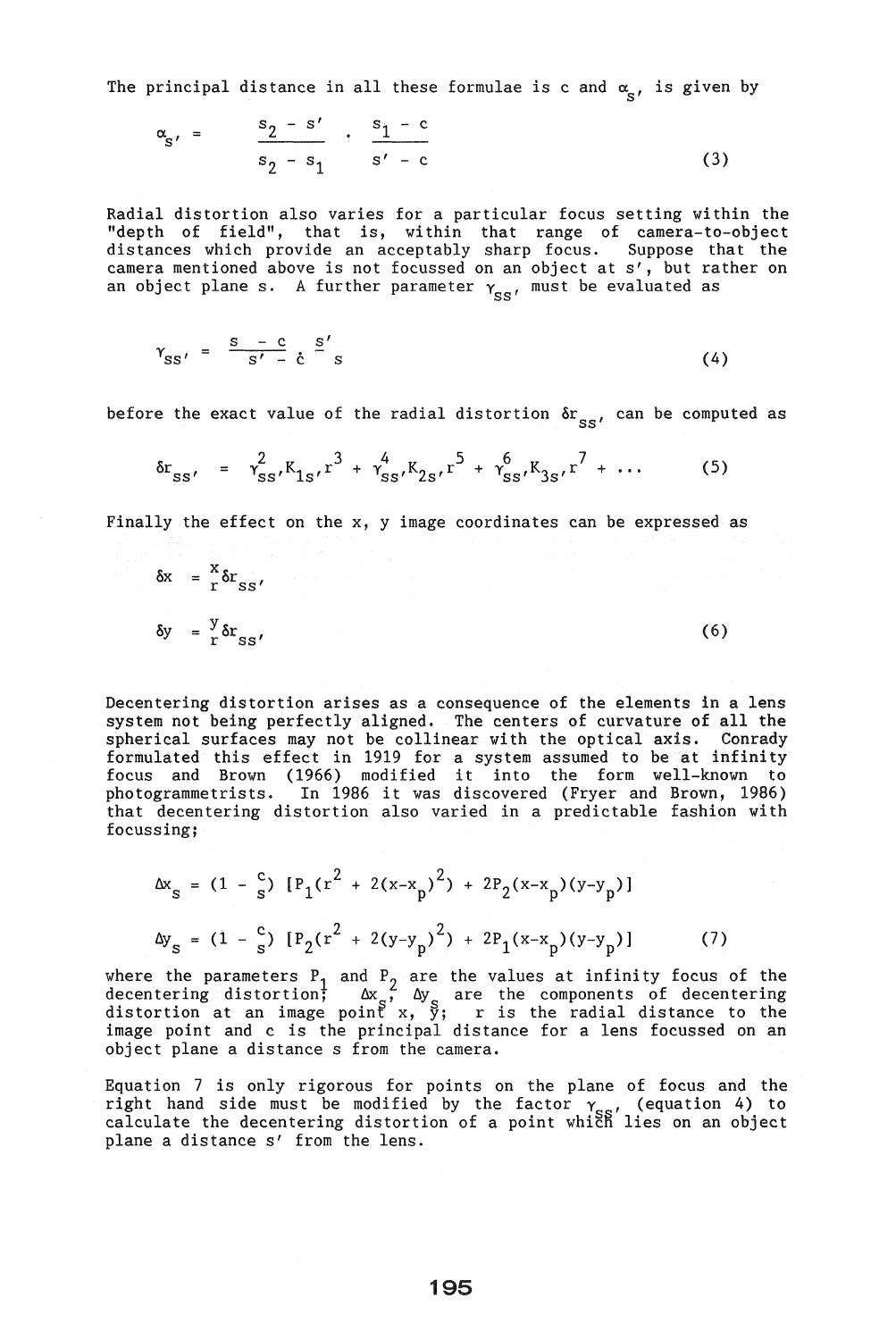It should be noted that whilst the formulae for radial distortion can vary very significantly with focussing, (and somewhat less within the depth of field), the magnitudes of the corresponding variations one is likely to experience with decentering distortion are quite small, probably less than three micrometers. However, for a non-metric camera the total magnitude of the decentering distortion may well exceed 25 micrometers at the edge of the image format and so its presence must be compensated for all serious work. As the distances from the camera to the object points will usually not be known a priori, it will be necessary to iterate the equations after an initial triangulation.

The formulae for radial and decentering distortions become much simpler in form if,

- (i) the camera is focussed at infinity,
- (ii) one of the distances (usually  $s_2$ ) at which the lens is calibrated is infinity.

For a more thorough treatment of the derivation of lens distortions the reader is referred to Fryer and Brown (1986).

#### 2. THE ANALYTICAL PLUMBLINE TECHNIQUE

The analytical plumbline method (Brown, 1971) was developed as a rapid practical way of computing lens distortions parameters at a range of magnifications from approximately 5X to 20X. The principle of this magnifications from approximately 5X to 20X. technique lies in the fact that straight lines in object space should<br>project through a perfect lens as straight line images. Any variation project through a perfect lens as straight line images. from straightness is attributed to radial or decentering distortion, and a least squares adjustment is performed to determine the distortion parameters  $K_1$ ,  $K_2$ ,  $K_3$ ,  $P_1$  and  $P_2$ .

The results of such a lens calibration can be contaminated in practise by uncorrected systematic errors in the comparator, by unflatness of the photographic surface or by uncompensated deformations of film. Such sources of error must be adequately controlled or corrected if non-linearity in measured images of plumblines is to be fully attributed to the lens.

It is interesting to speculate that if the film in a non-metric camera consistently deforms in a particular pattern that the lens calibration parameters will partially compensate for that film deformation.

Plumbline calibrations performed in the late 1960s typically had one sigma values of about two micrometers. Time taken to gather the data on a precise manually operated comparator was of the order of one day and the technique remained unchanged until the mid-1980s when the fully automatic computer controlled monocomparator Autoset-1 was developed by Geodetic Services Inc., Florida (Fraser, 1986). Fryer (1986a) describes in some detail the operation of Autoset-1 with images of plumblines. Fryer and Fraser (1986) further detailed the use of the technique for the calibration of the lenses of underwater cameras and underwater camera housings.

The extrapolation of the plumbline technique from the imaging of near vertical string-lines in a laboratory to the photography at infinity focus of man-made straight objects such as long glass panels in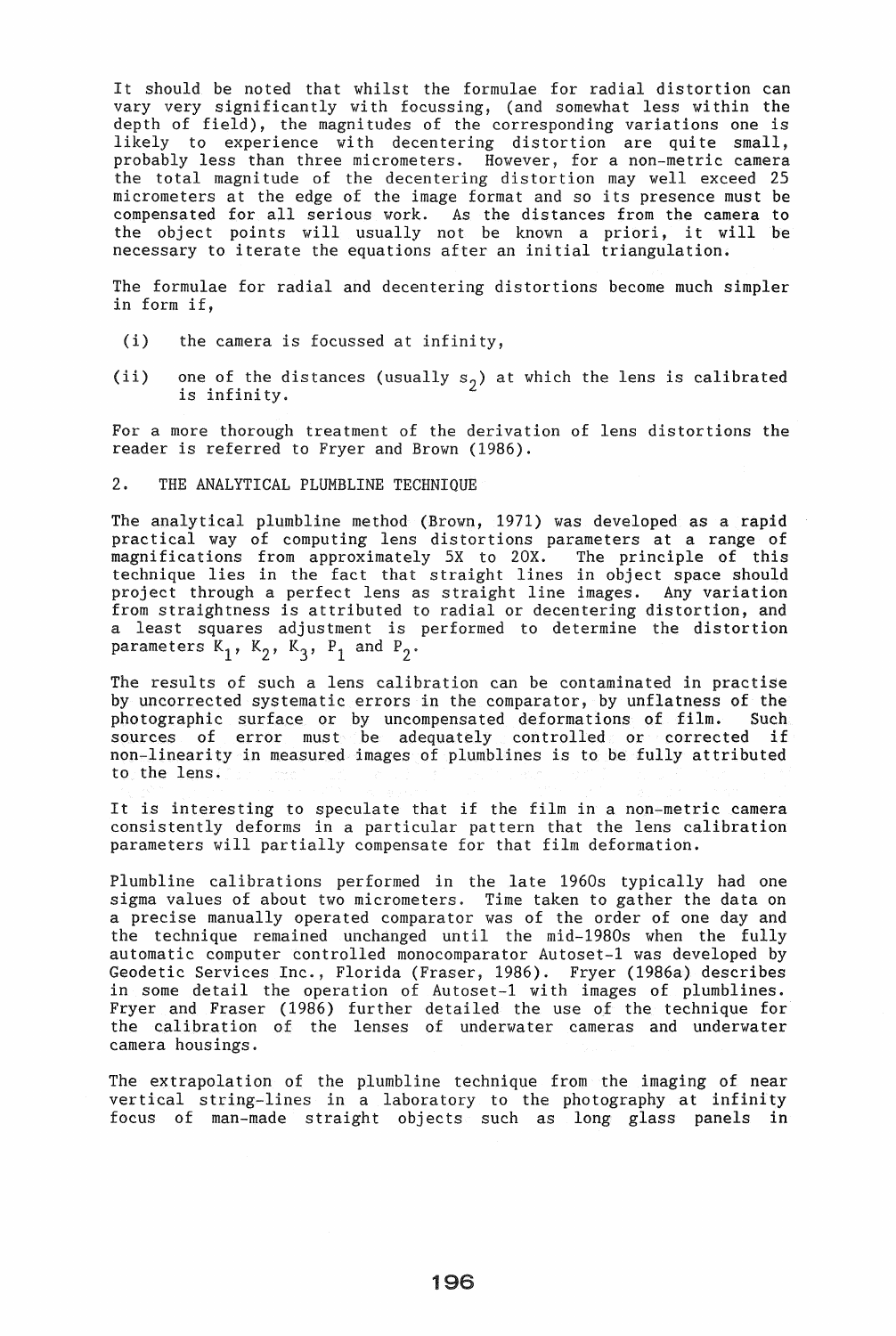multi-storey buildings has been reported (Fryer, 1987). Coupled with this ease of obtaining photography suited to an infinity focus lens calibration, the analytical stereoplotter MPS-2 (Elfick, 1986) has a plumbline calibration program which allows a user to quickly measure and calculate the parameters of radial and decentering distortion prior to observation of other photography taken with the same lens system. This process is not fully automatic like Autoset-1, but nevertheless the lens calibration procedure can be completed for small formats in under one hour.

3. IMPROVING THE ACCURACY AND PRECISION OF SMALL FORMAT PHOTOGRAMMETRY

## 3.1 Radial Distortion

The accuracy and precision of photogrammetric networks improves with the inclusion of a small selection of additional parameters to the process of the bundle adjustment. However, Fraser (1982) indicates that whilst the continued inclusion of additional parameters may improve internal consistency (precision), the absolute accuracy of the computed coordinates may deteriorate. The selection of the most suitable additional parameters is therefore very important. The parameter  $K_1$ , the first term in the radial distortion equation, has been shown to have a very considerable effect in reducing the size of plate residuals and improving the accuracy of photogrammetric adjustments. Karara and Abdel-Aziz (1974) used four different non-metric cameras to conduct a series of experiments concerning the addition of extra coefficients to the Direct Linear Transformation<br>method of solution. The rms values of the residual plate errors The rms values of the residual plate errors decreased by a factor varying from two to seven times with the addition of  $K_1$  to the solution.

Similarly, Murai et al (1984) evaluated the inclusion of differing numbers of additional parameters to the photography taken from a range of small format non-metric (Olympus, Nikon and Hasselblad) and metric (Wild P-32) cameras. The parameters  $K_1$  and  $K_2$  of radial distortion again caused the most improvement to the  $\frac{1}{k}$ ms of the plate residuals. In fact, the precision of the non-metric cameras approached that of the metric camera with the addition of these parameters.

Several tests conducted by this author using space resection/ intersection software and bundle adjustments have confirmed these results, with the factor of improvement usually about two or three times. The size of the improvement will be related to the magnitude of the radial lens distortion. When the second and third parameters  $(K_2)$ and  $K_2$ ) are added to the bundle adjustments, their degree of statistical significance is only marginal although on occasions the  $K<sub>2</sub>$  term is useful. For large format aerial cameras the  $K_2$  and  $K_3$  terms usually improve the results significantly.

## 3.2 Decentering Distortion

Only a slight improvement in rms precision of plate residuals was noted by Karara and Abdel-Aziz (1974) when the parameters  $P_1$  and  $P_2$  were added to their solutions. Whilst this has generally been the situation experienced by this author, the parameters  $P_1$  and  $P_2$  can be related to a physical phenomenon and do have a beneficial (and statistically significant) effect on computed object coordinates. Murai et al (1984) also drew these conclusions.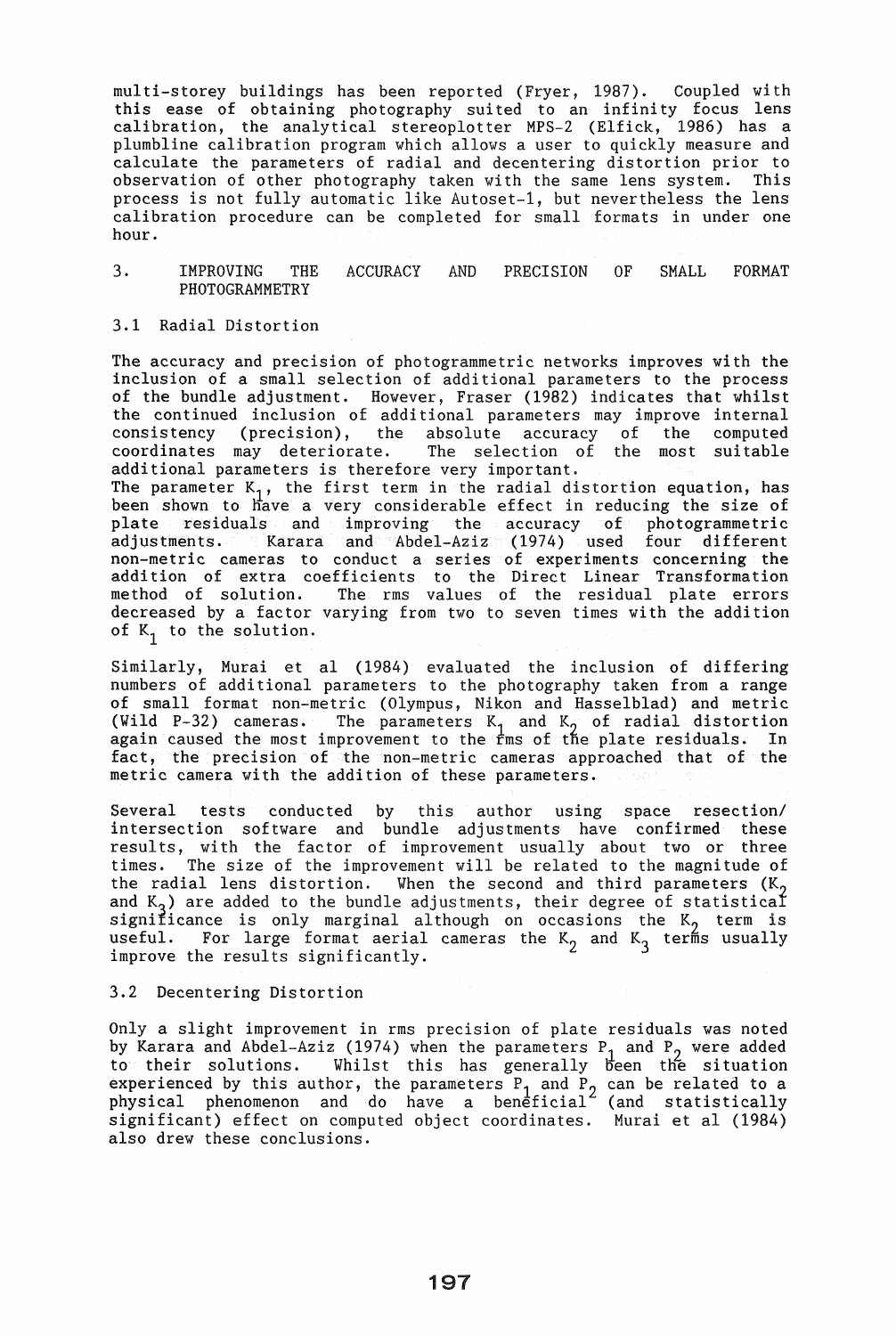It is interesting to recount the experiences of Fryer and Fraser (1986) when they calibrated some non-metric underwater cameras lenses by both the plumbline technique and a bundle adjustment of eight convergent camera stations. The plumbline technique did not provide a value for x and  $y_n$ , the offsets from the intersection of the fiducial axes to the principal point, whereas the convergent geometry of the bundle adjustment did provide such values. A large discrepancy (3um compared to 37um) was noted for the decentering distortion profiles derived from the two methods. The values of  $P_1$  and  $P_2$  from the plumbline method were then held fixed in the bundle adjustment and the resulting values for  $x_n$ and  $y_p$  altered by up to 0.3mm.

The important result of these calculations was that the values for the coordinates of the object points did not change, proving that it matters little how one determines  $P_1$  and  $P_2$  as long as their correlation with  $x_p$ and  $y_n$  is acknowledged.

Another interesting series of experiments was conducted by Fryer (1986b) with a 35-70mm zoom lens attached to a Canon AE-1 Program 35mm camera. The plumbline method was used to determine the radial and decentering distortion characteristics of the lens for a range of focussing distances and at different principal distances throughout the zoom range. The "wobble" of the moveable inner lens of the zoom combination as it tracked along the optical axis was discernable from changes in the parameters of decentering distortion. These results showed the parameters of decentering distortion. advantages to be gained by using a zoom lens could easily be negated if a thorough lens calibration is not made.

In summary, it is quite valid for non-metric small format photogrammetry to artificially hold  $x_n$  and  $y_n$  as zero, use the convenient plumbline technique to determine <sup>P</sup>the parameters  $K_1$ ,  $P_1$  and  $P_2$  of lens distortion and then use the analytical methods of space resection/intersection or a full bundle adjustment to calculate the coordinates of object points.

The projective equivalents of  $x_0$ ,  $y_1$  with  $P_1$ ,  $P_2$  and the camera station location can be used to advantage in analytical stereoplotters designed to operate wi th small format photography which has been taken from a camera without fiducial marks. Providing the corners of the photograph are visible, their intersection can be assumed to be the principal<br>point. A plumbline calibration will provide all the parameters needed point. A plumbline calibration will provide all the parameters needed to overcome lens distortions. Two of the three elements of inner Two of the three elements of inner orientation can be assumed (that is,  $x$  and  $y$  ), with a value for the principal distance the only remaining unknown.

3.3 Principal Distance and Film Unflatness

The convention used in this discussion is that the principal distance is the perpendicular distance from the perspective center of the lens system to the image plane. Focal length is that value of the principal distance which corresponds with infinity focus. The constant c has been used in the earlier equations to describe the principal distance at any specific focus setting.

The principal distance for a non-metric camera can be determined in a number of ways but noting the manufacturer's printed value on the front of the lens must be the most unreliable! Over the last few years the author has tested more than twenty cameras and lenses and found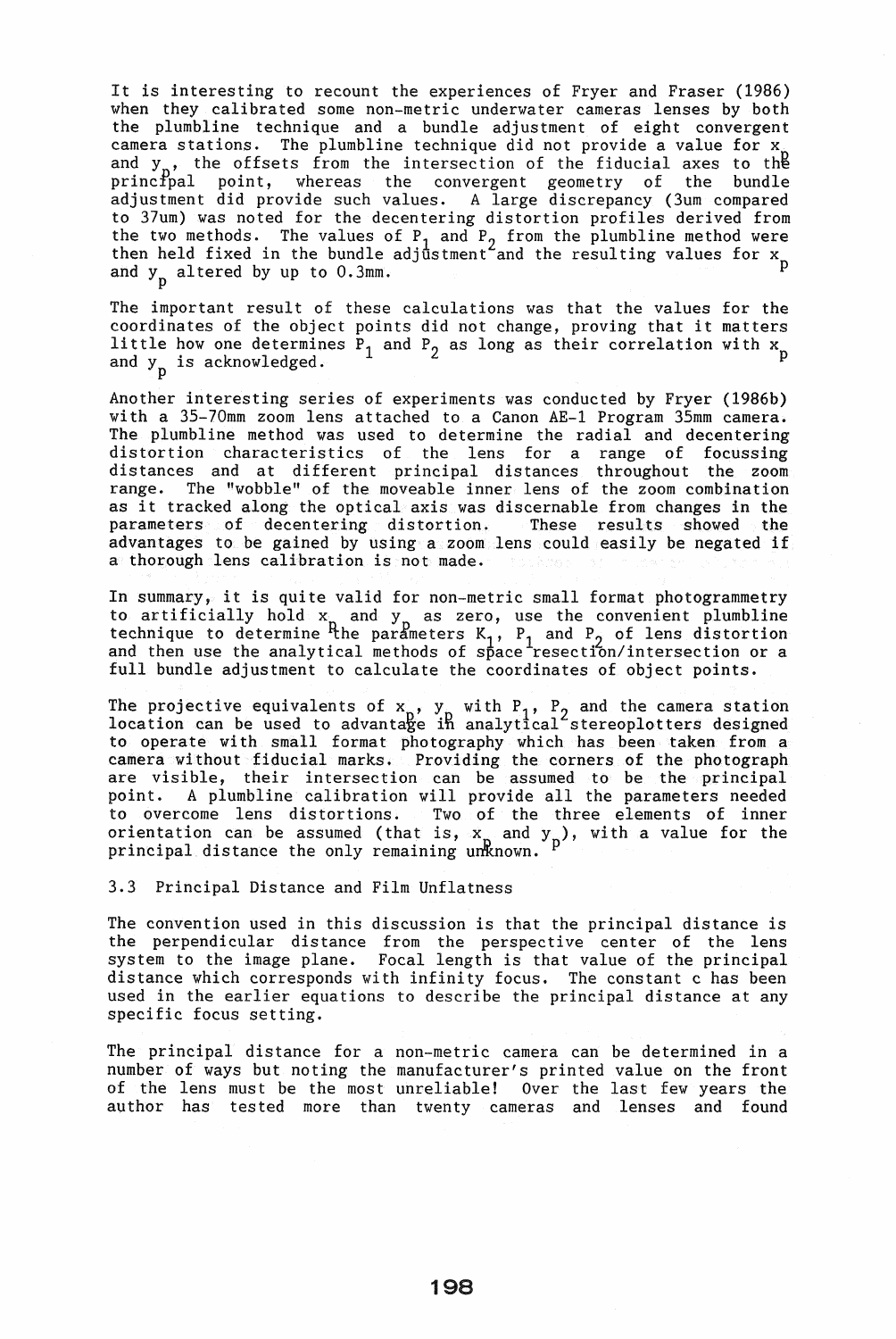discrepancies up to 1.5mm in a metric camera of stated principal distance 99.60mm and up to 2.5mm for lenses in non-metric cameras.

A relatively simple method for determining the principal distance for a camera/lens combination is to photograph from a known location a set of coordinated targets in a test field. A spread of 50 or more targets across the image format will usually provide a good estimate of the lens distortions as well as the principal distance. A bundle adjustment from four (or so) camera stations arranged with convergent geometry around an array of targets will provide a similar result. In this case the coordinates of the targets need not be known so the bundle adjustment technique has a distinct advantage regarding long-term maintenance over a coordinated test field.

The advantages of making corrections for radial distortion to image coordinates before using space resection/intersection techniques are well illustrated by the results of Webb (1987). Webb photographed coal<br>stockpiles on which several surveyed control marks were visible. He stockpiles on which several surveyed control marks were visible. used a space resection program to solve for the camera station locations  $(X, Y, Z)$ , the camera's orientation and the principal distance of a non-metric Canon AF35M camera equipped with a nominal 38mm lens. Table 1 shows a selection of his results.

The derived principal distances were more consistent when the first parameter of radial distortion was used to correct the image<br>coordinates. Notice also the reduction in the rms values of the plate cNotice also the reduction in the rms values of the plate residuals, confirming the results of the other researchers noted above<br>in Section 3.1. It would seem for these tests that the amount of film It would seem for these tests that the amount of film unflatness remained constant from one exposure to the next, unlike the large variability in the results of similar tests reported by Ethrog (1984).

An important practical consideration in most applications of photogrammetry involves the amount of control which must be provided. The reality of most photogrammetric operations is that little more than a minimum number of control points are es tablished. A consequence of this is that for any individual photograph, the location of the control points will not form an optimum configuration. If the images of these control points are not corrected for lens distortion then a biassed solution for the principal

# TABLE 1

Principal Distances Computed With and Without a Radial Distortion Correction Applied to Image Coordinates

| Principal Distances<br>With Image Corrections                                                         | Principal Distances<br>Without Image Corrections                        |
|-------------------------------------------------------------------------------------------------------|-------------------------------------------------------------------------|
| Prin. Dist.<br>Plate rms<br>and the stage<br>(mm)<br>$\mathbf X$<br>(u <sub>m</sub> )<br>$\mathbf{v}$ | Prin. Dist.<br>Plate rms<br>(mm)<br>$\mathbf{x} \times \mathbf{y}$ (um) |
| 38.035<br>10.<br>- 9<br>38.039<br>8<br>$-6$<br>38.042<br>10                                           | 38.087<br>12<br>18<br>38.102<br>16<br>9<br>38.114<br>16<br>-11          |
| 38.040<br>$10 \quad 6$                                                                                | 38.115<br>15<br>11                                                      |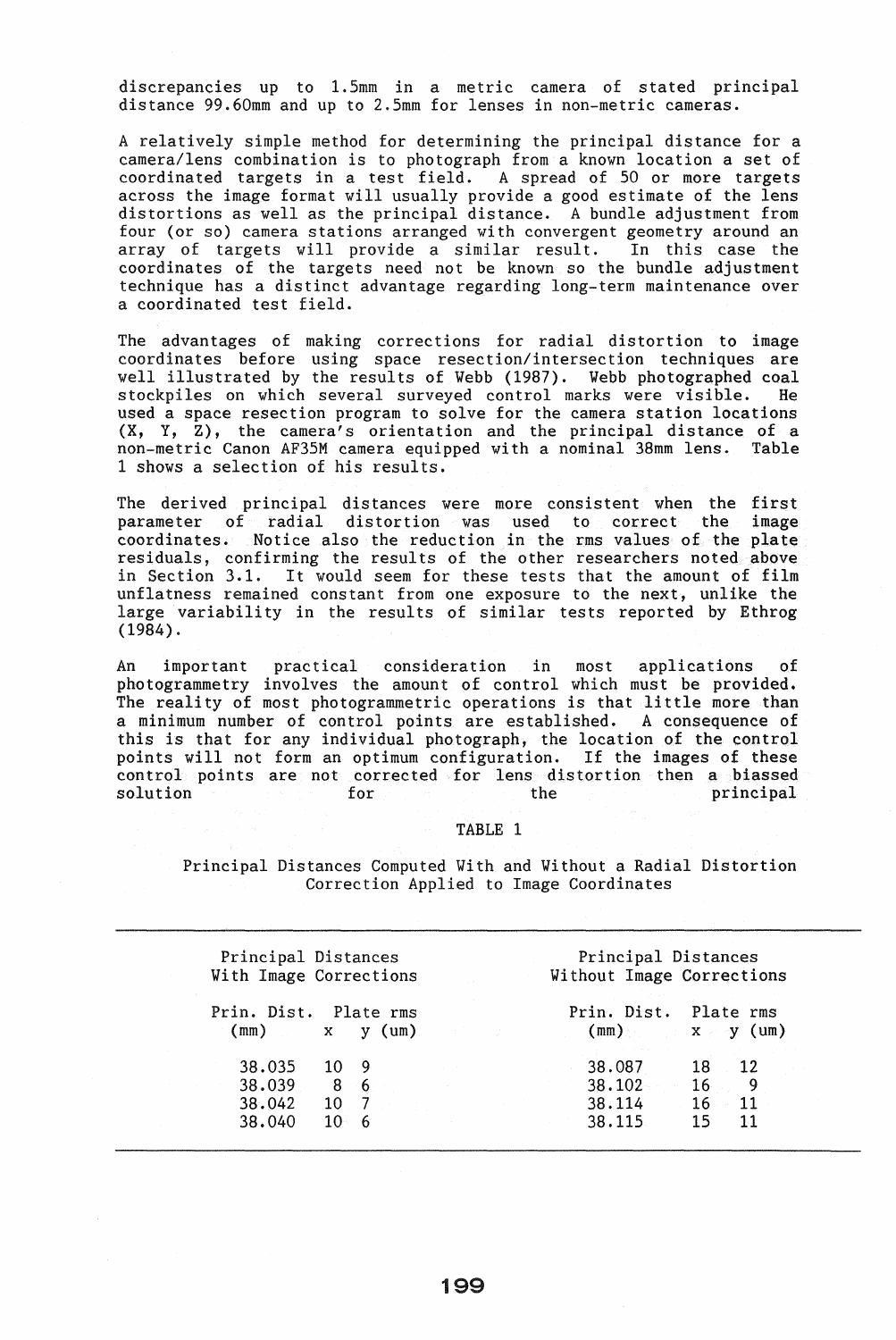distance may result, completely confusing the issue of the size of the film unflatness.

In another attempt to analyse the shape of the unflatness of the film in<br>a  $35$ <sup>nm</sup> camera. Donnelly (1987) conducted a number of experiments. He a 35mm camera, Donnelly (1987) conducted a number of experiments. added a vacuum attachment to the back of a Canon AE-1 Program camera and, with the camera held securely, took a series of exposures of a test grid with glass plates and colour transparency film with and without the vacuum applied.

Adopting the glass plate photography as his "standard", he measured the differences in position of 250 targets on the unflattened and flattened<br>film exposures. The rms values of the differences were 25um and 10um The rms values of the differences were 25um and 10um respectively. From the distribution pattern of the differences in image positions on the film relative to the glass, it was possible to derive the shape of the film surface. A set of diagrams similar to those published by Fraser (1982) were prepared.

From these and some other photogrammetric tests on targets with known coordinates, it appears that O.3mm to O.8mm is the "usual" amount of The value calculated for the principal distance was consistently smaller by this amount when the vacuum was not applied. It is believed that the unflatness effect in 70mm cameras (for example, Hasselblad) is much larger as the unsupported surface area of the image format is about three times larger than for 35mm cameras and the distances between restraining rollers or edge rails are up to twice as large.

## 3.4 Stereophotogrammetry

The effects of film unflatness and lens distortion have been acknowledged for decades by mapmakers using aerial cameras (for example, Ekelund, 1956). A text book on photogrammetry published in 1960 (Hallert, 1960, p.50), describes in detail how a plane surface may be photographed stereoscopically and "from measurements of the deformations of the surface, the systematic errors which caused the deformations of the bundle of rays can be determined numerically".

The systematic errors referred to were radial distortion -- caused not only by the lens but also by the combined effects of curvature of the earth and the refracting of light rays through the atmosphere. It would seem that many users of close-range photogrammetry are unaware of the subtle effect which radial distortion can have on a stereoscopic pair of photographs. It can be shown (Fryer and Mitchell, 1987) that if radial distortion is not corrected for by optical/mechanical means in an analogue stereoplotter or by computation in an analytical one then, after a relative and absolute orientation has been made, the datum of the stereomodel will be curved, either positively or negatively depending on the sign of  $K_1$ , near the centre. All the y-parallaxes will have been removed but systematic amounts of x-parallaxes will remain, causing a flat object to appear curved.

Close-range stereophotogrammetry is often used to obtain three dimensional information on small objects, such as archaeological dimensional information on small objects, such as archaeological artifacts, by users who are unaware of the systematic effects of uncorrected radial distortion. At close-range, lenses in non-metric cameras are more likely to display large amounts of radial distortion than when focussed at infinity. In analogue stereoplotters it is very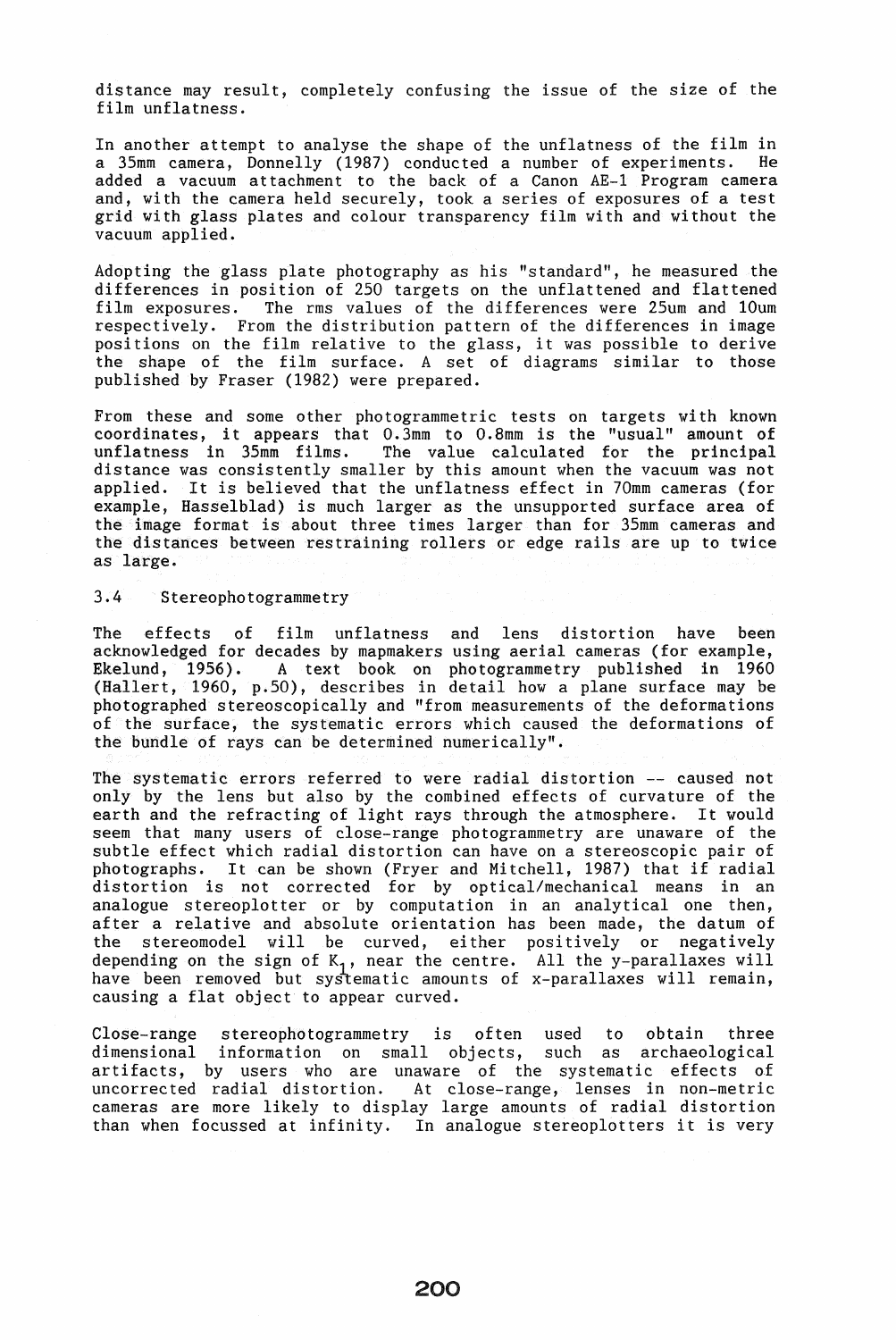unlikely that any distortion plates would be available for correction of the photographic images. Even in analytical stereoplotters, most "non-expert" users of photogrammetry would be unaware of a need to correct for the amounts of radial distortion introduced by close-range focussing. Once a relative orientation wi th no residual y-parallaxes has been obtained, most users believe the difficult part is over and there can be no other corrections to apply.

The magnitude of the errors in height (depth determination) caused by the uncorrected radial distortions can be significantly large. As an example, consider a point near the centre of a stereomodel (Figure 1) formed from two 70mm photographs taken with a 80mm lens focussed for a distance of 2.0 metres (scale 1:25).

If the base separation of the camera positions was 500mm (base to height ratio 1:4) and the amount of lens distortion was 40 micrometers at a radial distance of 10mm (for example, see the distortion graph in Fryer and Fraser, 1986, p.78), then for an object on the plane of focus and situated between the cameras, the systematic error in height could be as large as 16.0mm.

This calculation was made using the usual formula for height differences with x-parallax and recognising the effect of uncorrected radial distortion in the centre of a stereomodel (Fryer and Mitchell, 1987). This result represents an accuracy of only  $1:125$ . This calculation This result represents an accuracy of only 1:125. This calculation assumes there are no check height control points near the centre of the stereomodel. If there was a check point, the magnitude of the error would be spread throughout the stereomodel and probably halved, i.e. the apparent accuracy would be increased to 1:250.

Random errors of pointing, etc. would be present in the height determination, so the final accuracy may be approximately five to ten times larger than anticipated. If the object being measured was not on the plane of focus of the camera, then an extra amount of radial distortion would be present and the accuracy could degrade even further.



Figure 1